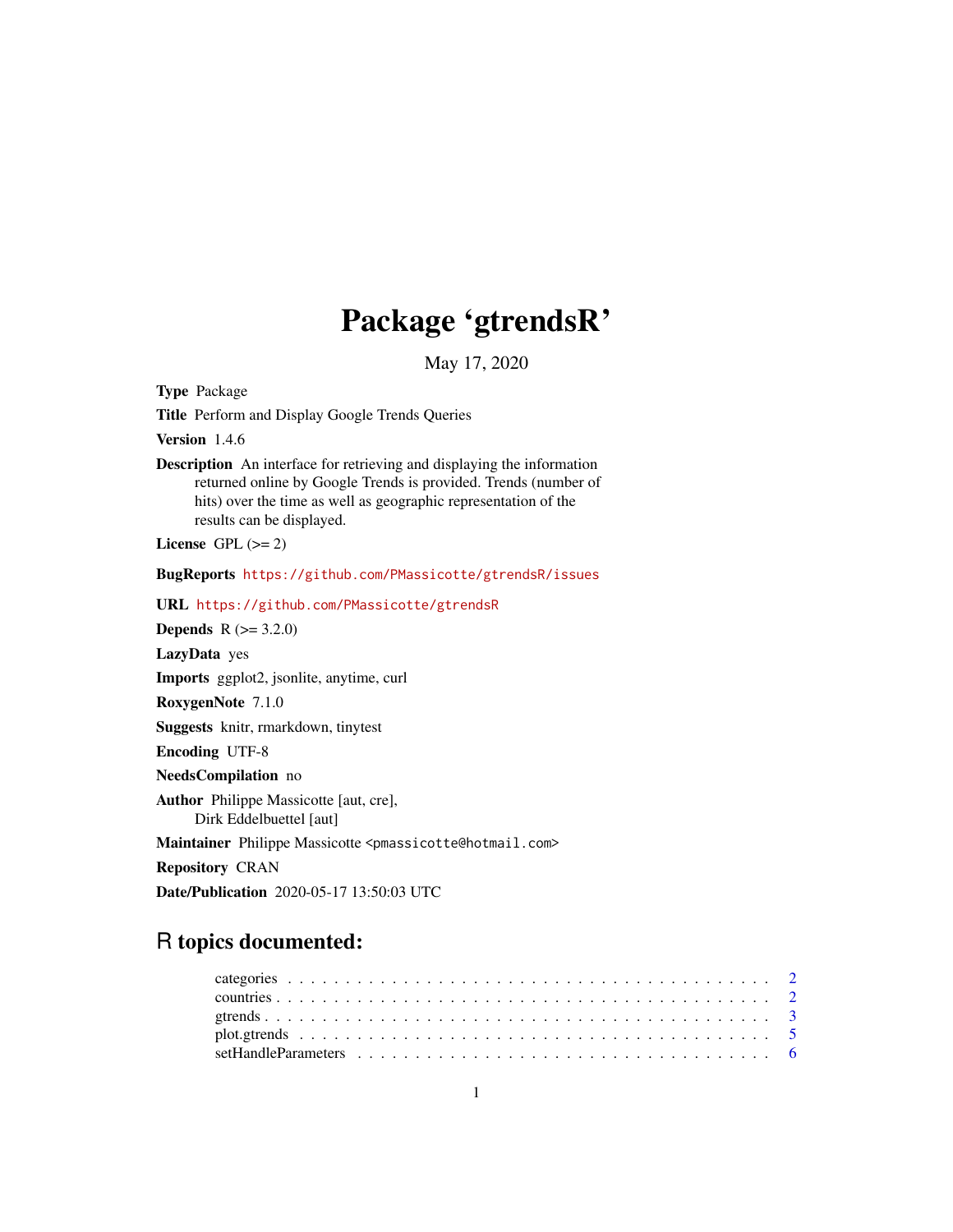#### <span id="page-1-0"></span>2 countries and  $\sim$  countries countries and  $\sim$  countries countries countries

#### **Index** [8](#page-7-0) **8**

#### categories *Google Trends categories.*

#### Description

- name Names of the categories
- id IDs of the categories

#### Usage

```
data("categories")
```
#### Format

A data frame with 1426 rows and 2 variables

countries *Word countries ISO code.*

#### Description

- country\_code Two-digits country codes
- description Description of the location
- sub\_code ISO3166-2 country codes

#### Usage

```
data("countries")
```
#### Format

A data frame with 122845 rows and 3 variables

#### References

[http://www.unece.org/cefact/codesfortrade/codes\\_index.html](http://www.unece.org/cefact/codesfortrade/codes_index.html)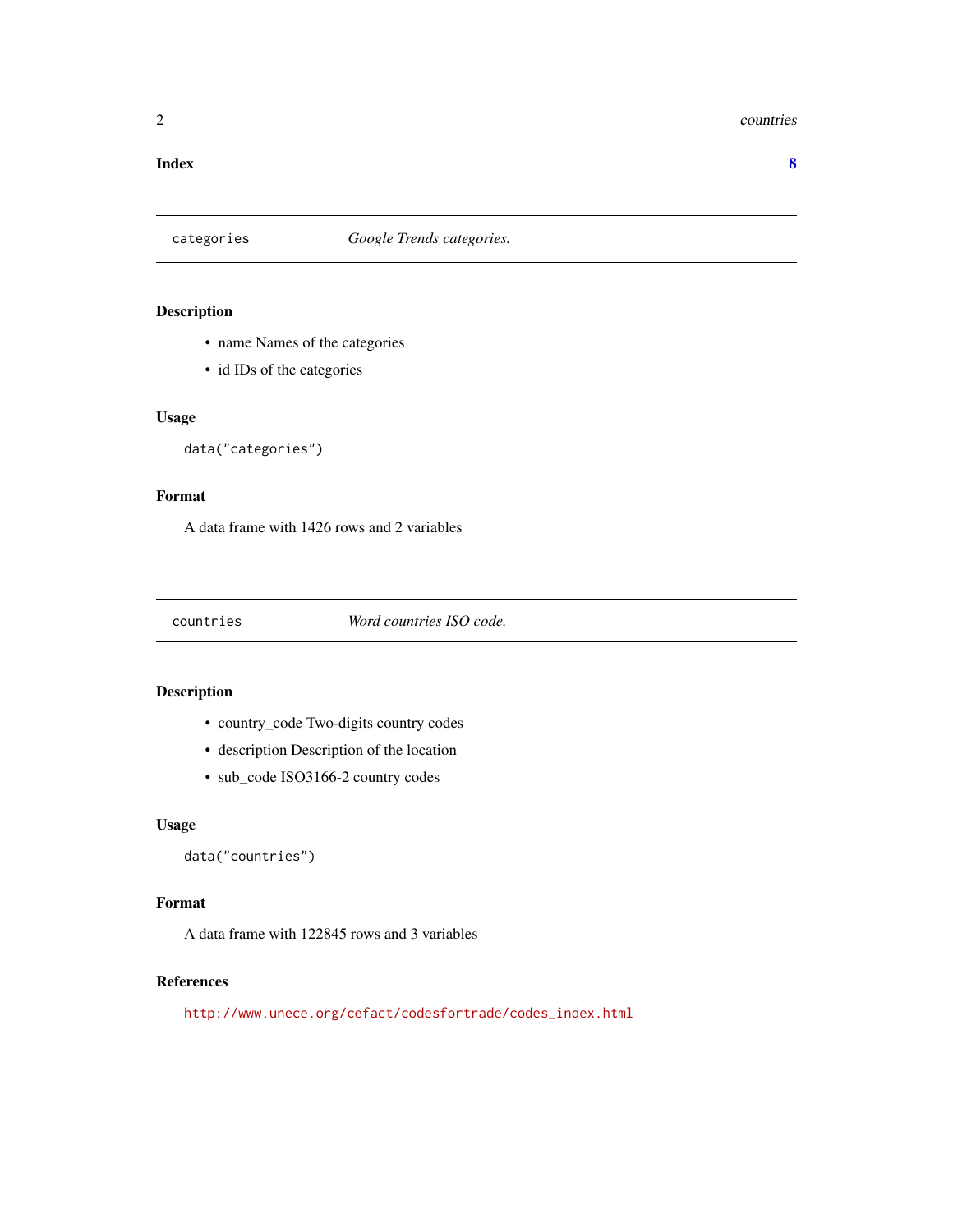<span id="page-2-1"></span><span id="page-2-0"></span>

#### Description

The gtrends default method performs a Google Trends query for the 'query' argument and session 'session'. Optional arguments for geolocation and category can also be supplied.

#### Usage

```
gtrends(
 keyword = NA,
  geo = "",time = "today+5-y",
  gprop = c("web", "news", "images", "froogle", "youtube"),
  category = 0,
 hl = "en-US",low_search_volume = FALSE,
 cookie_url = "http://trends.google.com/Cookies/NID",
  tz = 0,
 onlyInterest = FALSE
\mathcal{L}
```
#### Arguments

| keyword | A character vector with the actual Google Trends query keywords. Multiple<br>keywords are possible using gtrends(c("NHL", "NBA", "MLB", "MLS")).                          |
|---------|---------------------------------------------------------------------------------------------------------------------------------------------------------------------------|
| geo     | A character vector denoting geographic regions for the query, default to "all" for<br>global queries. Multiple regions are possible using gtrends ("NHL", c("CA", "US")). |
| time    | A string specifying the time span of the query. Possible values are:                                                                                                      |
|         | "now 1-H" Last hour                                                                                                                                                       |
|         | "now 4-H" Last four hours"                                                                                                                                                |
|         | "now 1-d" Last day                                                                                                                                                        |
|         | "now 7-d" Last seven days                                                                                                                                                 |
|         | " <b>today 1-m</b> " Past 30 days                                                                                                                                         |
|         | " <b>today 3-m"</b> Past 90 days                                                                                                                                          |
|         | "today $12\text{-}m$ " Past 12 months                                                                                                                                     |
|         | "today+5-y" Last five years (default)                                                                                                                                     |
|         | "all" Since the beginning of Google Trends (2004)                                                                                                                         |
|         | "Y-m-d Y-m-d" Time span between two dates (ex.: "2010-01-01 2010-04-03")                                                                                                  |
| gprop   | A character string defining the Google product for which the trend query if pre-<br>formed. Valid options are:                                                            |
|         | • "web" $(default)$                                                                                                                                                       |
|         | $\bullet$ "news"                                                                                                                                                          |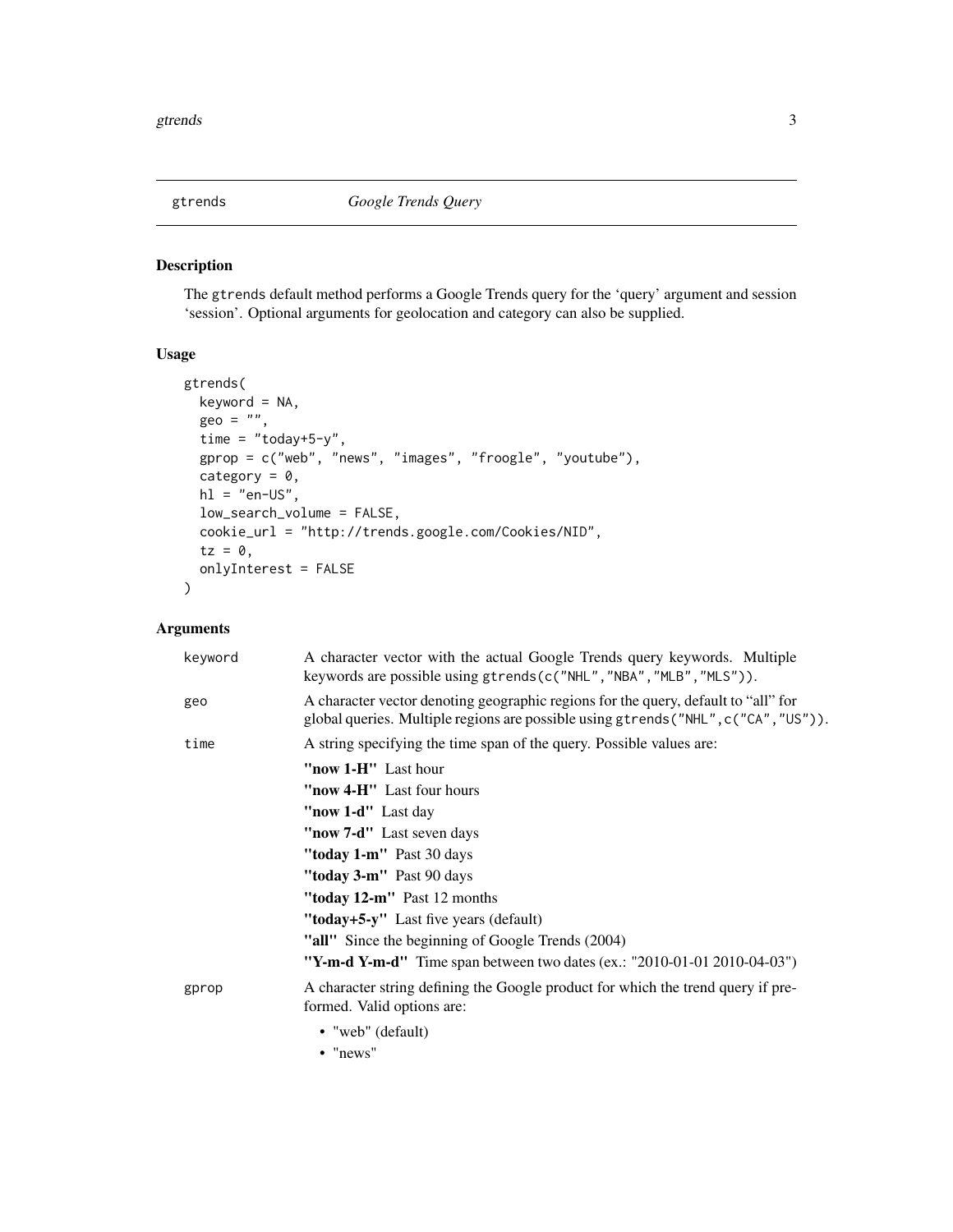#### 4 gtrends and the set of the set of the set of the set of the set of the set of the set of the set of the set of the set of the set of the set of the set of the set of the set of the set of the set of the set of the set of

|                   | • "images"                                                                                                                                                                                                                                                                                                |
|-------------------|-----------------------------------------------------------------------------------------------------------------------------------------------------------------------------------------------------------------------------------------------------------------------------------------------------------|
|                   | $\bullet$ "froogle"                                                                                                                                                                                                                                                                                       |
|                   | • "youtube"                                                                                                                                                                                                                                                                                               |
| category          | A character denoting the category, defaults to "0".                                                                                                                                                                                                                                                       |
| hl                | A string specifying the ISO language code (ex.: "en-US" or "fr"). Default is<br>"en-US". Note that this is only influencing the data returned by related topics.                                                                                                                                          |
| low search volume |                                                                                                                                                                                                                                                                                                           |
|                   | Logical. Should include low search volume regions?                                                                                                                                                                                                                                                        |
| cookie_url        | A string specifying the URL from which to obtain cookies. Default should work<br>in general; should only be changed by advanced users.                                                                                                                                                                    |
| tz                | A number specifying the minutes the returned dates should be offset to UTC.<br>Note the parameter 'time' above is specified in UTC. E.g. choosing "time=2018-<br>01-01T01 2018-01-01T03" and "tz=-120" will yield data between 2018-01-01T03<br>and $2018-01-01T05$ , i.e. data specified to be in UTC+2. |
| onlyInterest      | If you only want the interest over time set it to TRUE.                                                                                                                                                                                                                                                   |

#### Value

An object of class 'gtrends' (basically a list of data frames).

#### **Categories**

The package includes a complete list of categories that can be used to narrow requests. These can be accessed using data("categories").

#### Related topics

Note that \*related topics\* are not retrieved when more than one keyword is provided due to Google restriction.

#### Examples

```
## Not run:
head(gtrends("NHL")$interest_over_time)
head(gtrends("NHL")$related_topics)
head(gtrends("NHL")$related_queries)
head(gtrends(c("NHL", "NFL"))$interest_over_time)
head(gtrends(c("NHL", "NFL"), geo = c("CA", "US"))$interest_over_time)
## Interest by city
gtrends(keyword="obama",geo="US-AL-630")
## Sport category (20)
data(categories)
```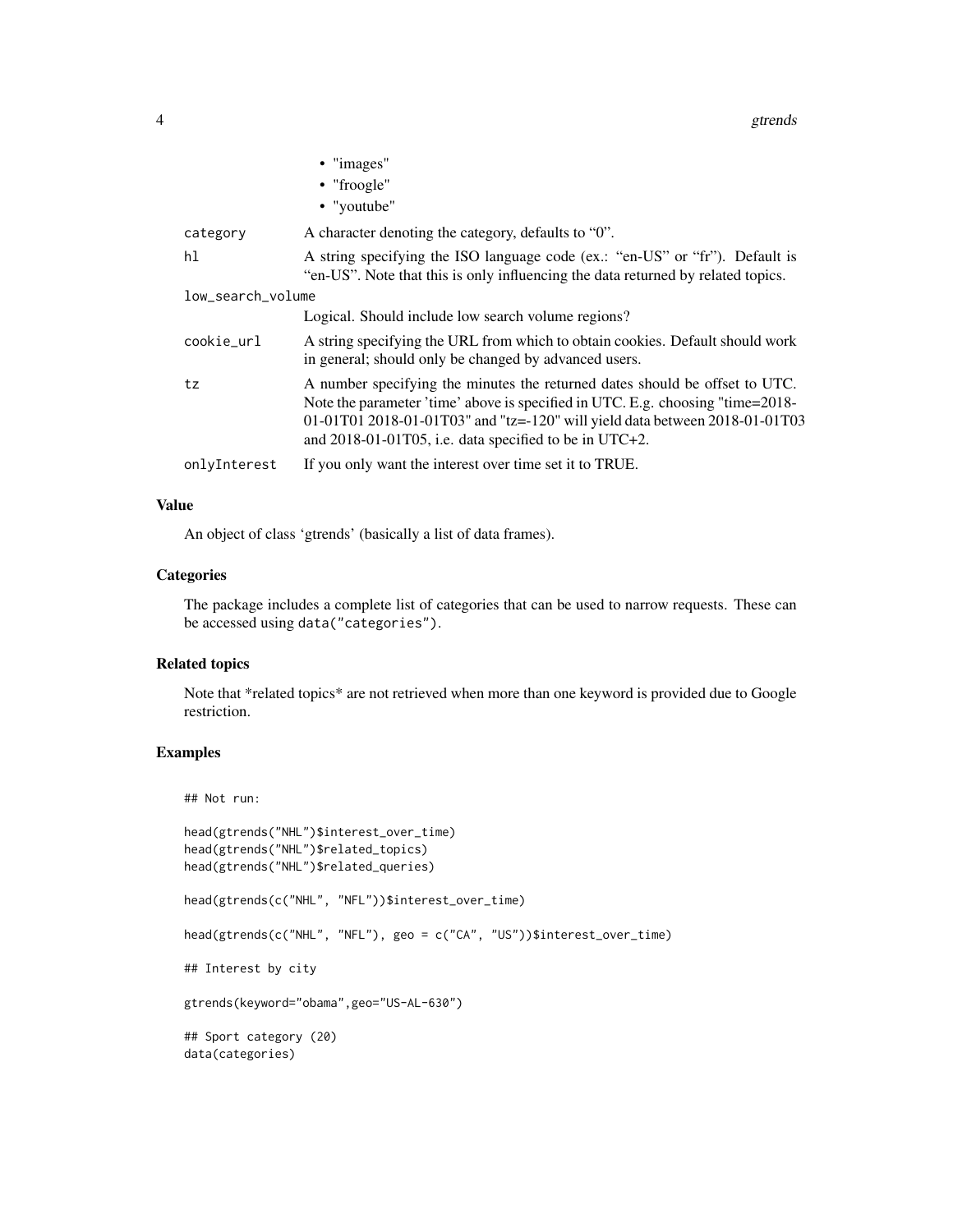#### <span id="page-4-0"></span>plot.gtrends 5

```
categories[grepl("^Sport", categories$name), ]
gtrends(c("NHL", "NFL"), geo = c("CA", "US"), category = 20)
gtrends(geo = c("CA"), category = 20)
## Playing with time format
gtrends(c("NHL", "NFL"), time = "now 1-H") # last hour
gtrends(c("NHL", "NFL"), time = "now 4-H") # last four hours
gtrends(c("NHL", "NFL"), time = "now 1-d") # last day
gtrends(c("NHL", "NFL"), time = "today 1-m") # last 30 days
gtrends(c("NHL", "NFL"), time = "today 3-m") # last 90 days
gtrends(c("NHL", "NFL"), time = "today 12-m") # last 12 months
gtrends(c("NHL", "NFL"), time = "today+5-y") # last five years (default)
gtrends(c("NHL", "NFL"), time = "all") # since 2004
## Custom date format
gtrends(c("NHL", "NFL"), time = "2010-01-01 2010-04-03")
## Search from various Google's services
head(gtrends(c("NHL", "NFL"), gprop = "news")$interest_over_time)
head(gtrends(c("NHL", "NFL"), gprop = "youtube")$interest_over_time)
## Language settings
head(gtrends("NHL", hl = "en")$related_topics)
head(gtrends("NHL", hl = "fr")$related_topics)
## End(Not run)
```
plot.gtrends *Plot Google Trends interest over time*

#### Description

Plot Google Trends interest over time

#### Usage

```
## S3 method for class 'gtrends'
plot(x, \ldots)
```
#### Arguments

|                         | A gtrends object.                                                       |
|-------------------------|-------------------------------------------------------------------------|
| $\cdot$ $\cdot$ $\cdot$ | Additional parameters passed on in method dispatch. Currently not used. |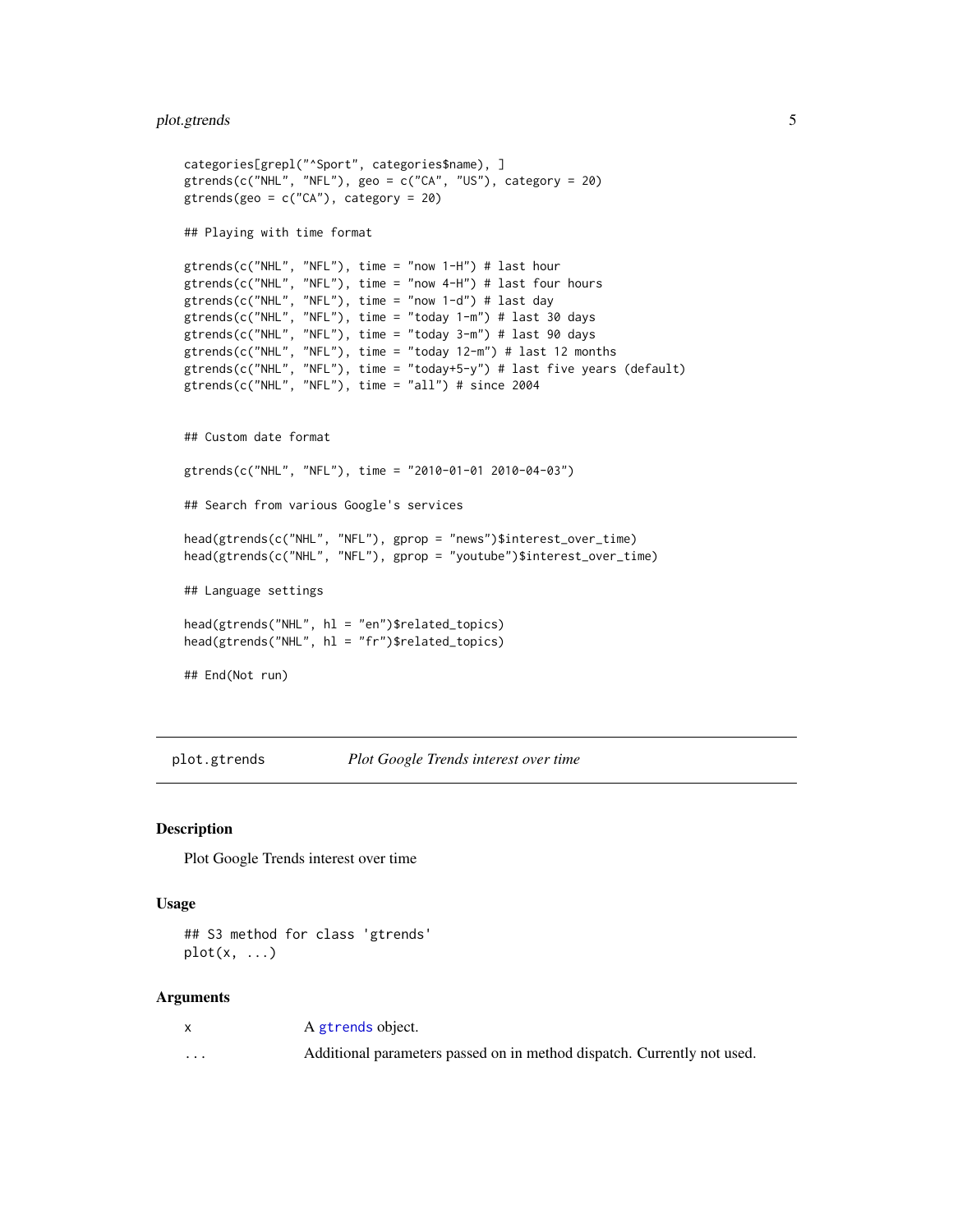#### <span id="page-5-0"></span>Value

A ggplot2 object is returned silently.

#### Examples

```
## Not run:
res <- gtrends("nhl", geo = c("CA", "US"))
plot(res)
```
## End(Not run)

| setHandleParameters | If gtrends should be used behind a proxy, especially with NTLM au-  |
|---------------------|---------------------------------------------------------------------|
|                     | thentication mode, you need to set the proxy parameters and creden- |
|                     | tials using "setHandleParameters" function                          |

#### Description

If gtrends should be used behind a proxy, especially with NTLM authentication mode, you need to set the proxy parameters and credentials using "setHandleParameters" function

#### Usage

```
setHandleParameters(
 user = NULL,
 password = NULL,
 domain = NULL,
 proxyhost = NULL,
 proxyport = 8080,
 proxyauth = 15\mathcal{L}
```
#### Arguments

| user      | A string specifying your username                                                                                                             |
|-----------|-----------------------------------------------------------------------------------------------------------------------------------------------|
| password  | A string specifying your password                                                                                                             |
| domain    | A string specifying the authentication domain                                                                                                 |
| proxyhost | A string specifying the Proxy host DNS or IP address                                                                                          |
| proxyport | A numeric specifying the Proxy Port : 8080 (default)                                                                                          |
| proxyauth | A numeric specifying the Proxy Authentication Method : 0 for NONE 1 for<br>BASIC 2 for DIGEST 4 for NEGOTIATE 8 for NTLM 15 for ANY (default) |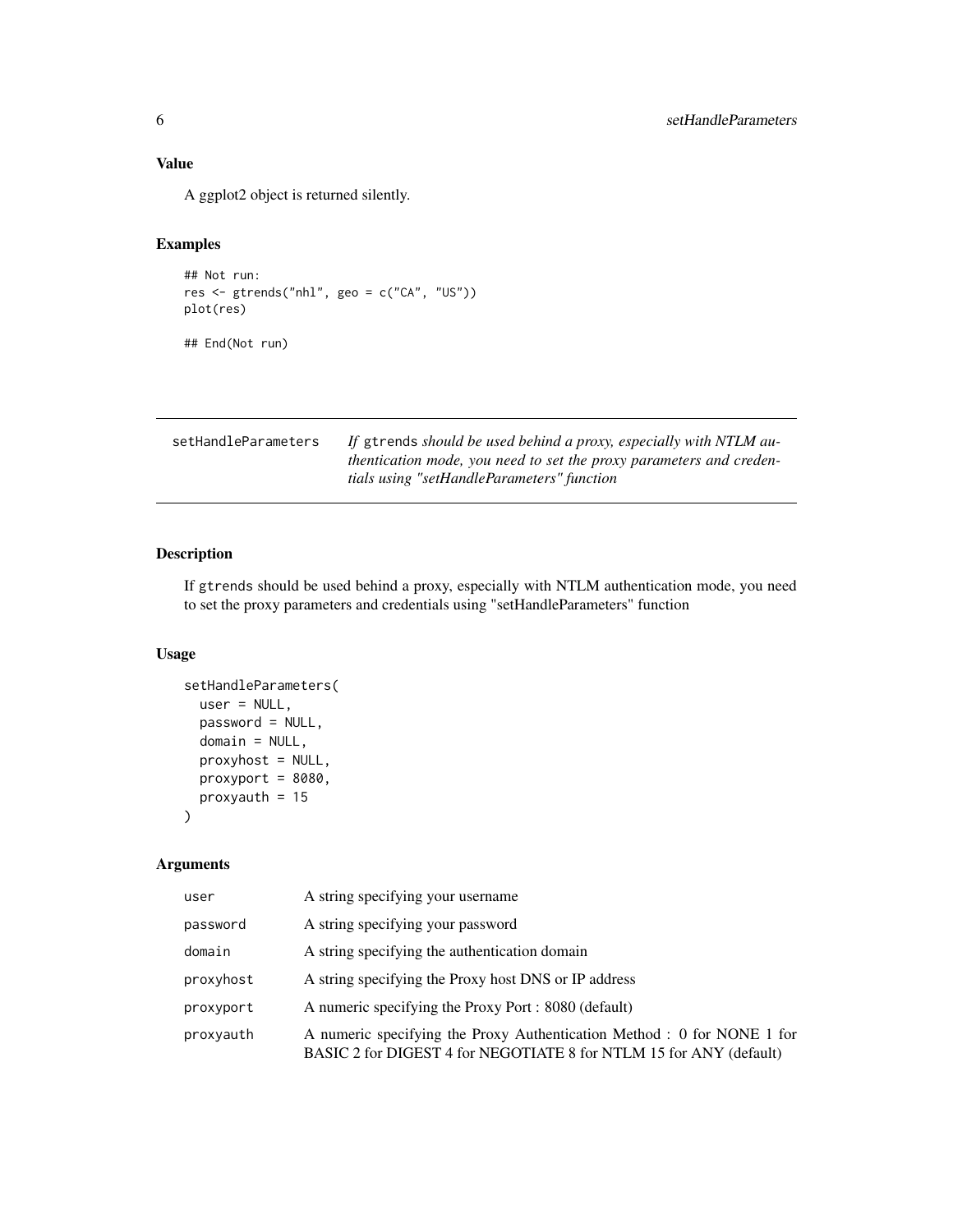#### setHandleParameters 7

#### Examples

## Not run: library(gtrendsR)

```
setHandleParameters(user="xxxx",password="*******",domain="mydomain",proxyhost = "10.111.124.113")
res \leq gtrends(c("nhl", "nba"), geo = c("CA", "US"))
```
## End(Not run)